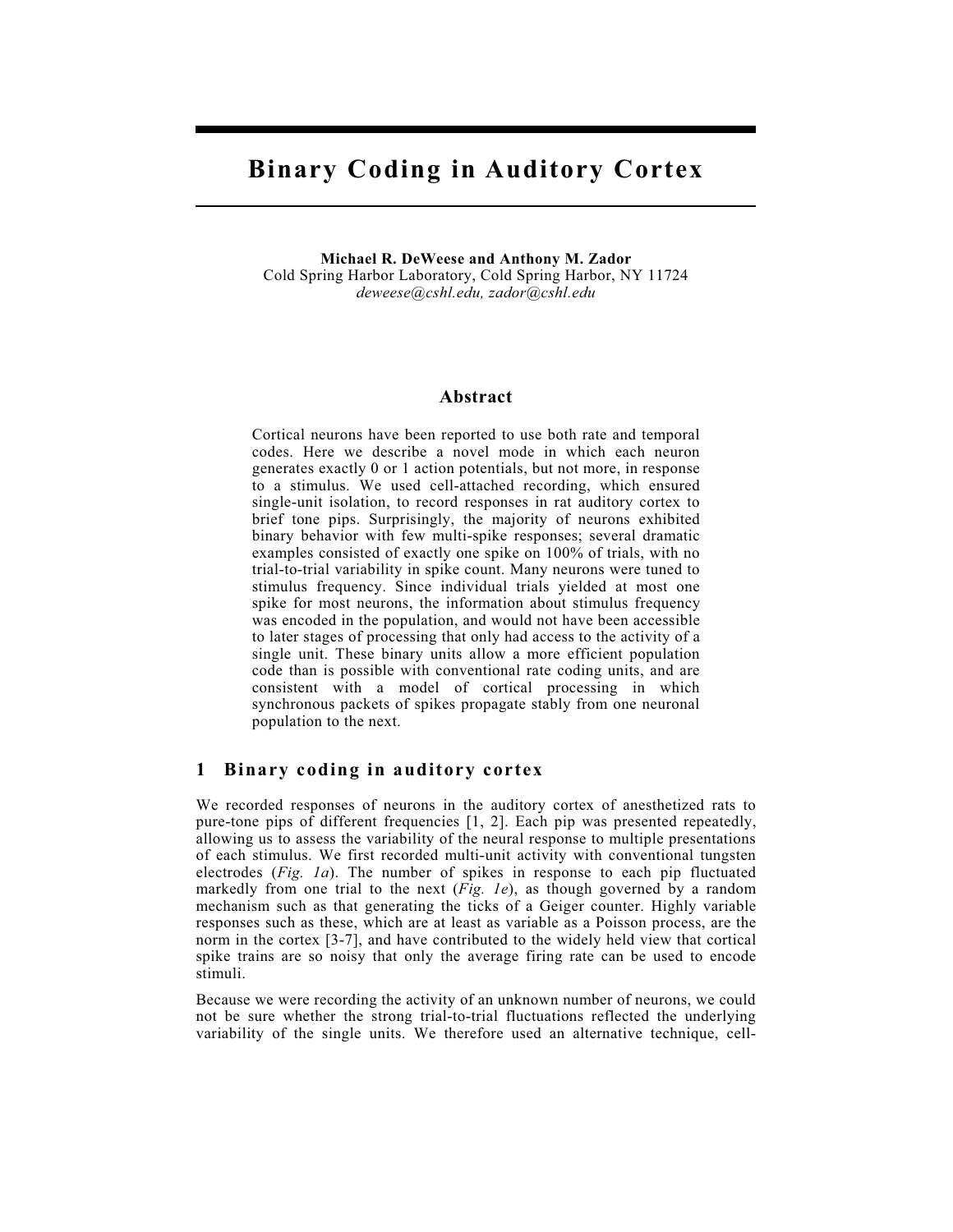

Figure 1: Multi-unit spiking activity was highly variable, but single units obeyed binomial statistics. a Multi-unit spike rasters from a conventional tungsten electrode recording showed high trial-to-trial variability in response to ten repetitions of the same 50 msec pure tone stimulus (bottom). Darker hash marks indicate spike times within the response period, which were used in the variability analysis. **b** Spikes recorded in cell-attached mode were easily identified from the raw voltage trace  $(top)$  by applying a high-pass filter (bottom) and thresholding (*dark gray line*). Spike times (*black squares*) were assigned to the peaks of suprathreshold segments. c Spike rasters from a cell-attached recording of single-unit responses to 25 repetitions of the same tone consisted of exactly one well-timed spike per trial (latency standard deviation = 1.0 msec), unlike the multi-unit responses (*Fig. 1a*). Under the Poisson assumption, this would have been highly unlikely ( $P \sim 10^{-11}$ ). d The same neuron as in Fig. 1c responds with lower probability to repeated presentations of a different tone, but there are still no multi-spike responses. e We quantified response variability for each tone by dividing the variance in spike count by the mean spike count across all trials for that tone. Response variability for multi-unit tungsten recording (open triangles) was high for each of the 29 tones (out of 32) that elicited at least one spike on one trial. All but one point lie above one (horizontal gray line), which is the value produced by a Poisson process with any constant or time varying event rate. Single unit responses recorded in cell-attached mode were far less variable (filled circles). Ninety one percent  $(10/11)$  of the tones that elicited at least one spike from this neuron produced no multi-spike responses in 25 trials; the corresponding points fall on the diagonal line between  $(0,1)$  and  $(1,0)$ , which provides a strict lower bound on the variability for any response set with a mean between 0 and 1. No point lies above one.

attached recording with a patch pipette [8, 9], in order to ensure single unit isolation  $(Fig. 1b)$ . This recording mode minimizes both of the main sources of error in spike detection: failure to detect a spike in the unit under observation (false negatives), and contamination by spikes from nearby neurons (false positives). It also differs from conventional extracellular recording methods in its selection bias: With cell-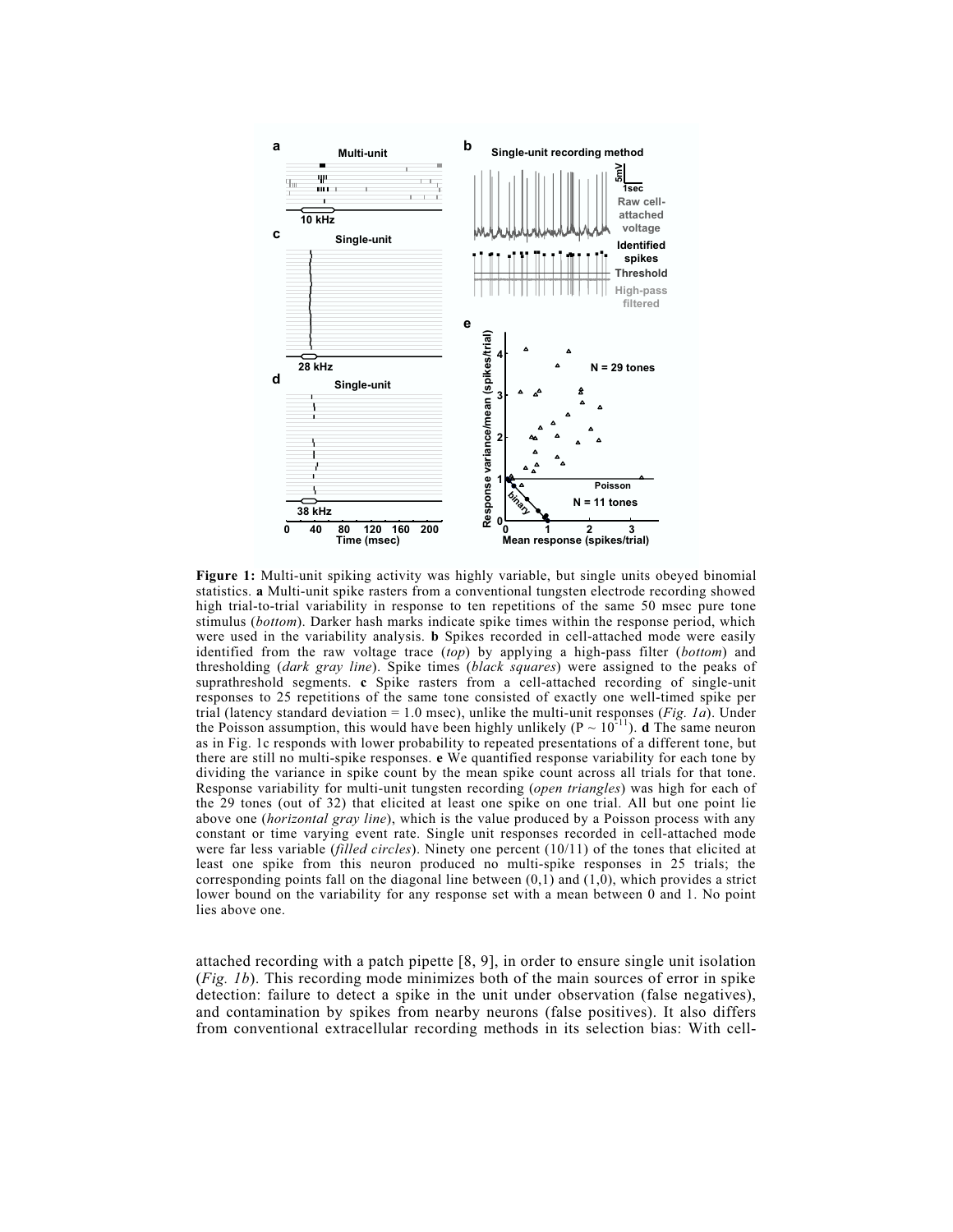attached recording neurons are selected solely on the basis of the experimenter's ability to form a seal, rather than on the basis of neuronal activity and responsiveness to stimuli as in conventional methods.

Surprisingly, single unit responses were far more orderly than suggested by the multi-unit recordings; responses typically consisted of either 0 or 1 spikes per trial, and not more  $(Fig, Ic-e)$ . In the most dramatic examples, each presentation of the same tone pip elicited exactly one spike (Fig. 1c). In most cases, however, some presentations failed to elicit a spike (Fig. 1d). Although low-variability responses have recently been observed in the cortex [10, 11] and elsewhere [12, 13], the binary behavior described here has not previously been reported for cortical neurons.

The majority of the neurons (59%) in our study for which statistical significance could be assessed (at the  $p<0.001$  significance level; see Fig. 2, caption) showed noisy binary behavior—"binary" because neurons produced either 0 or 1 spikes, and "noisy" because some stimuli elicited both single spikes and failures. In a substantial fraction of neurons, however, the responses showed more variability. We found no correlation between neuronal variability and cortical layer (inferred from the depth of the recording electrode), cortical area (inside vs. outside of area A1) or depth of anesthesia. Moreover, the binary mode of spiking was not due to the brevity (25 msec) of the stimuli; responses that were binary for short tones were comparably binary when longer (100 msec) tones were used (*Fig. 2b*).



Figure 2: Half of the neuronal population exhibited binary firing behavior. a Of the 3055 sets of responses to 25 msec tones, 2588 (gray points) could not be assessed for significance at the  $p<0.001$  level, 225 (open circles) were not significantly binary, and 242 were significantly binary (black points; see Identification methods for group statistics below). All points were jittered slightly so that overlying points could be seen in the figure. 2165 response sets contained no multi-spike responses; the corresponding points fell on the line from  $[0,1]$  to  $[1,0]$ . **b** The binary nature of single unit responses was insensitive to tone duration, even for frequencies that elicited the largest responses. Twenty additional spike rasters from the same neuron (and tone frequency) as in Fig. 1c contain no multi-spike responses whether in response to 100 msec tones (above) or 25 msec tones (below). Across the population, binary responses were as prevalent for 100 msec tones as for 25 msec tones (see Identification methods for group statistics).

In many neurons, binary responses showed high temporal precision, with latencies sometimes exhibiting standard deviations as low as 1 msec (Fig. 3; see also Fig. 1c), comparable to previous observations in the auditory cortex [14], and only slightly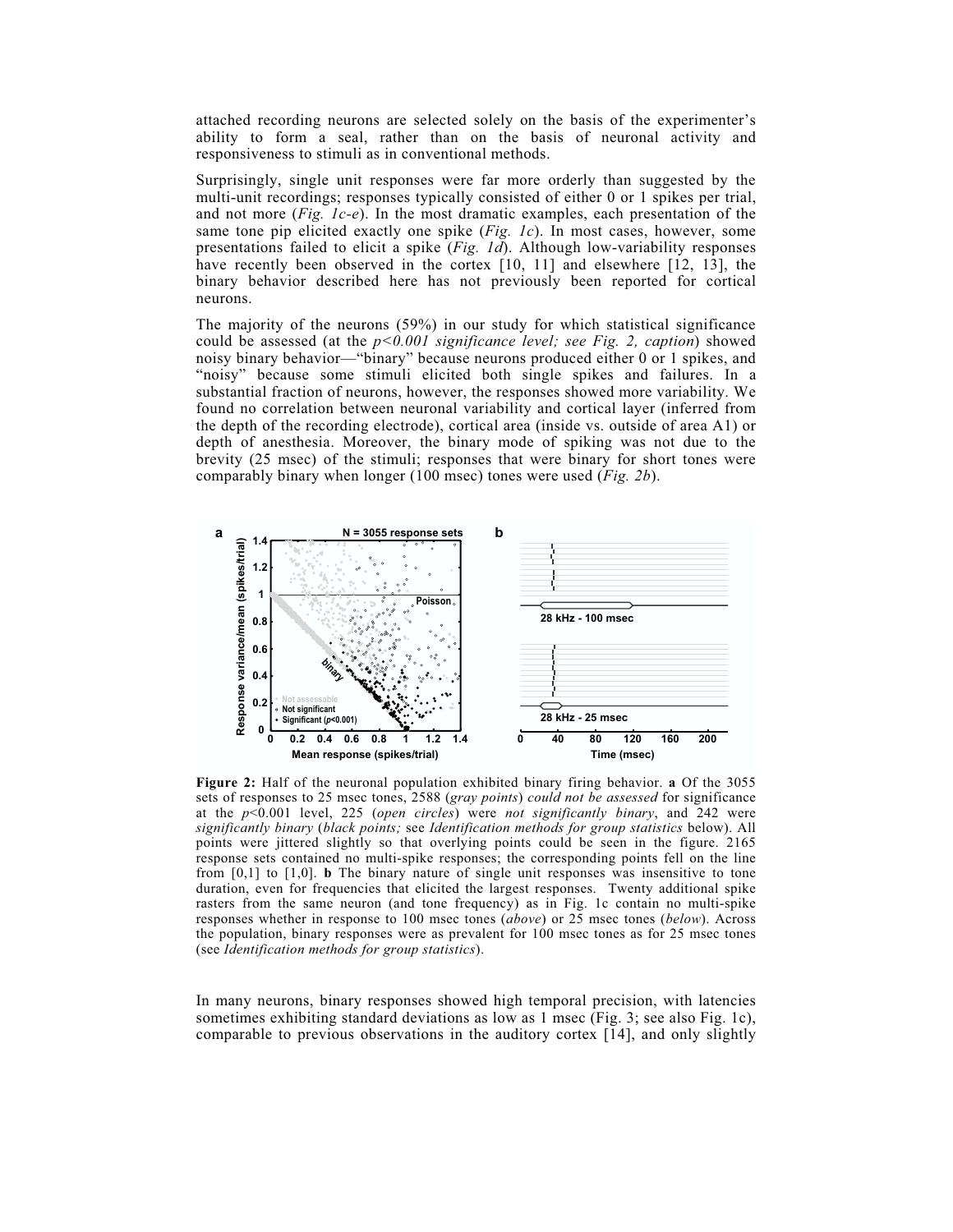more precise than in monkey visual area MT [5]. High temporal precision was positively correlated with high response probability (Fig. 3).



Figure 3: Trial-to-trial variability in latency of response to repeated presentations of the same tone decreased with increasing response probability. a Scatter plot of standard deviation of latency vs. mean response for 25 presentations each of 32 tones for a different neuron as in Figs. 1 and 2 (gray line is best linear fit). Rasters from 25 repeated presentations of a low response tone (upper left inset, which corresponds to left-most data point) display much more variable latencies than rasters from a high response tone (lower right inset; corresponds to *right-most data point*). **b** The negative correlation between latency variability and response size was present on average across the population of 44 neurons described in Identification methods for group statistics (linear fit, gray).

The low trial-to-trial variability ruled out the possibility that the firing statistics could be accounted for by a simple rate-modulated Poisson process (*Fig. 4a1,a2*). In other systems, low variability has sometimes been modeled as a Poisson process followed by a post-spike refractory period [10, 12]. In our system, however, the range in latencies of evoked binary responses was often much greater than the refractory period, which could not have been longer than the 2 msec inter-spike intervals observed during epochs of spontaneous spiking, indicating that binary spiking did not result from any intrinsic property of the spike generating mechanism (Fig. 4a3). Moreover, a single stimulus-evoked spike could suppress subsequent spikes for as long as hundreds of milliseconds (e.g. Figs. 1d,4d), supporting the idea that binary spiking arises through a circuit-level, rather than a single-neuron, mechanism. Indeed, the fact that this suppression is observed even in the cortex of awake animals [15] suggests that binary spiking is not a special property of the anesthetized state.

It seems surprising that binary spiking in the cortex has not previously been remarked upon. In the auditory cortex the explanation may be in part technical: Because firing rates in the auditory cortex tend to be low, multi-unit recording is often used to maximize the total amount of data collected. Moreover, our use of cell-attached recording minimizes the usual bias toward responsive or active neurons.

Such explanations are not, however, likely to account for the failure to observe binary spiking in the visual cortex, where spike count statistics have been scrutinized more closely [3-7]. One possibility is that this reflects a fundamental difference between the auditory and visual systems. An alternative interpretation—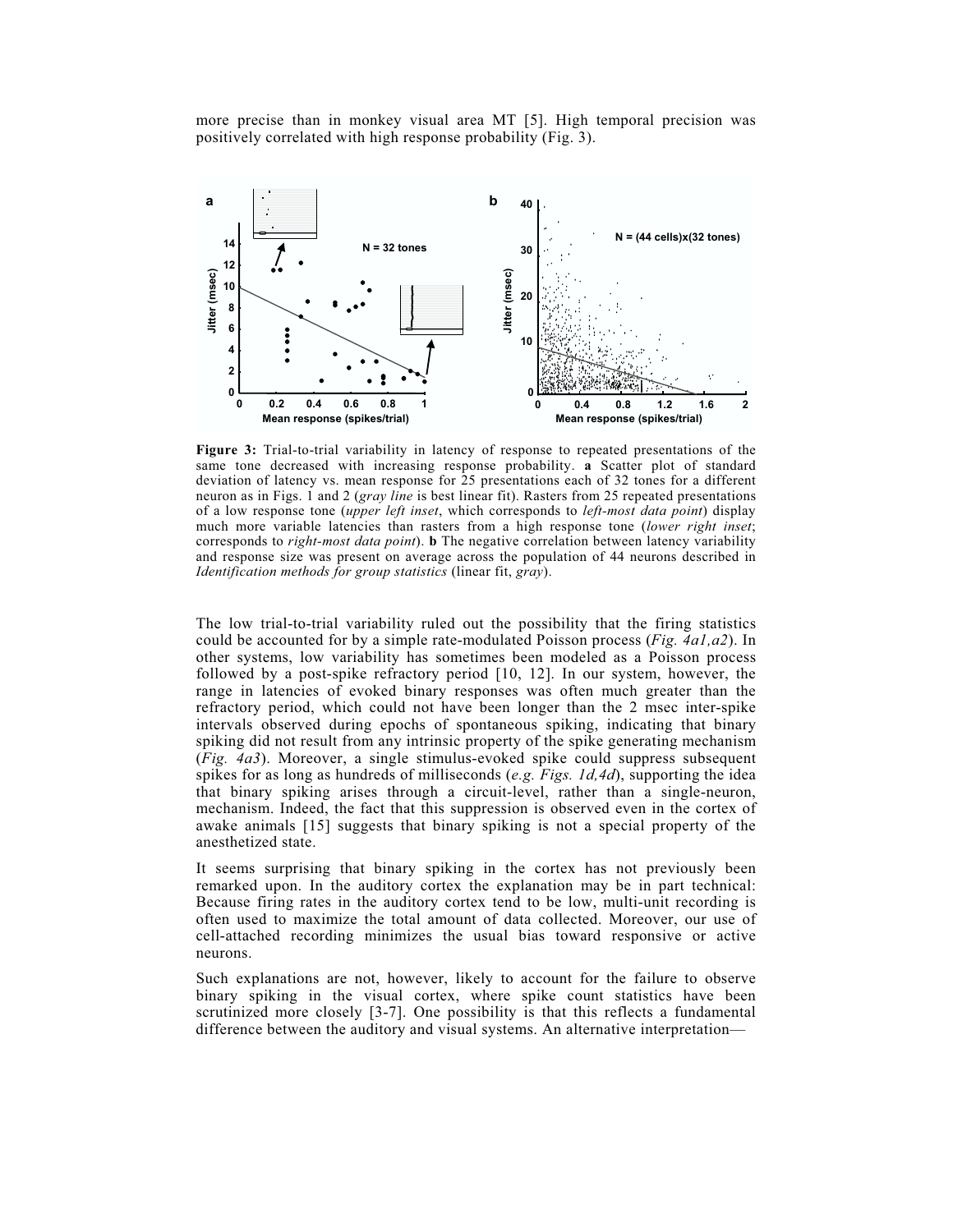

Figure 4: a The lack of multi-spike responses elicited by the neuron shown in Fig. 3a were not due to an absolute refractory period since the range of latencies for many tones, like that shown here, was much greater than any reasonable estimate for the neuron's refractory period. (a1) Experimentally recorded responses. (a2) Using the smoothed post stimulus time histogram (PSTH; *bottom*) from the set of responses in Fig. 4a, we generated rasters under the assumption of Poisson firing. In this representative example, four double-spike responses (arrows at left) were produced in 25 trials. (a3) We then generated rasters assuming that the neuron fired according to a Poisson process subject to a hard refractory period of 2 msec. Even with a refractory period, this representative example includes one triple- and three double-spike responses. The minimum interspike-interval during spontaneous firing events was less than two msec for five of our neurons, so 2 msec is a conservative upper bound for the refractory period. b. Spontaneous activity is reduced following high-probability responses. The PSTH (top; 0.25 msec bins) of the combined responses from the 25% (8/32) of tones that elicited the largest responses from the same neuron as in Figs. 3a and 4a illustrates a preclusion of spontaneous and evoked activity for over 200 msec following stimulation. The PSTHs from progressively less responsive groups of tones show progressively less preclusion following stimulation. c Fewer noisy binary neurons need to be pooled to achieve the same "signal-to-noise ratio" (SNR; see ref. [24]) as a collection of Poisson neurons. The ratio of the number of Poisson to binary neurons required to achieve the same SNR is plotted against the mean number of spikes elicited per neuron following stimulation; here we have defined the SNR to be the ratio of the mean spike count to the standard deviation of the spike count. d Spike probability tuning curve for the same neuron as in Figs. 1c-e and 2b fit to a Gaussian in tone frequency.

and one that we favor—is that the difference rests not in the sensory modality, but instead in the difference between the stimuli used. In this view, the binary responses may not be limited to the auditory cortex; neurons in visual and other sensory cortices might exhibit similar responses to the appropriate stimuli. For example, the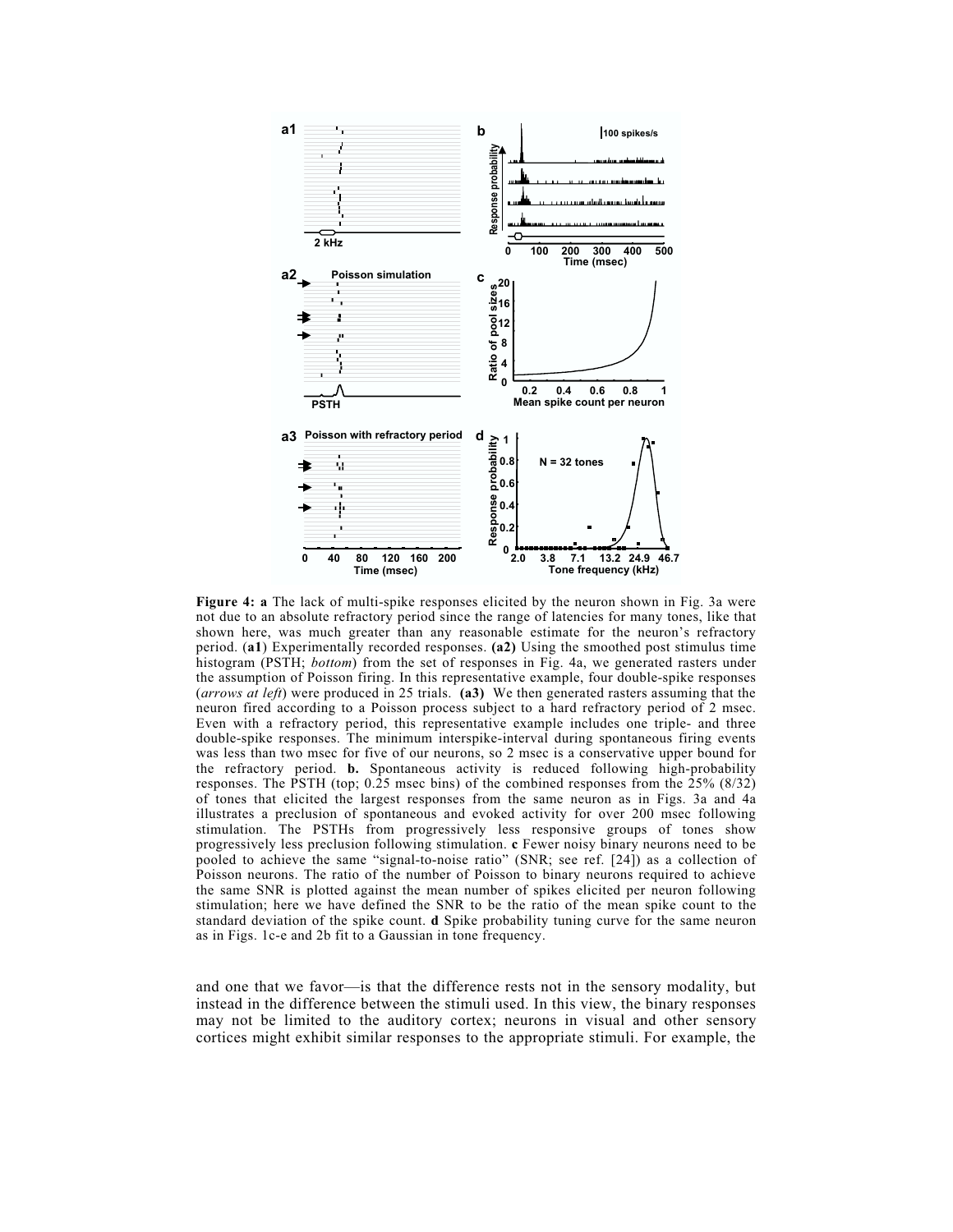tone pips we used might be the auditory analog of a brief flash of light, rather than the oriented moving edges or gratings usually used to probe the primary visual cortex. Conversely, auditory stimuli analogous to edges or gratings [16, 17] may be more likely to elicit conventional, rate-modulated Poisson responses in the auditory cortex. Indeed, there may be a continuum between binary and Poisson modes. Thus, even in conventional rate-modulated responses, the first spike is often privileged in that it carries most of the information in the spike train [5, 14, 18]. The first spike may be particularly important as a means of rapidly signaling stimulus transients.

Binary responses suggest a mode that complements conventional rate coding. In the simplest rate-coding model, a stimulus parameter (such as the frequency of a tone) governs only the rate at which a neuron generates spikes, but not the detailed positions of the spikes; the actual spike train itself is an instantiation of a random process (such as a Poisson process). By contrast, in the binomial model, the stimulus parameter (frequency) is encoded as the *probability* of firing (*Fig. 4d*).

Binary coding has implications for cortical computation. In the rate coding model, stimulus encoding is "ergodic": a stimulus parameter can be read out either by observing the activity of one neuron for a long time, or a population for a short time. By contrast, in the binary model the stimulus value can be decoded only by observing a neuronal population, so that there is no benefit to integrating over long time periods (cf. ref. [19]). One advantage of binary encoding is that it allows the population to signal quickly; the most compact message a neuron can send is one spike [20]. Binary coding is also more efficient in the context of population coding, as quantified by the signal-to-noise ratio (*Fig. 4c*).

The precise organization of both spike number and time we have observed suggests that cortical activity consists, at least under some conditions, of packets of spikes synchronized across populations of neurons. Theoretical work [21-23] has shown how such packets can propagate stably from one population to the next, but only if neurons within each population fire at most one spike per packet; otherwise, the number of spikes per packet—and hence the width of each packet—grows at each propagation step. Interestingly, one prediction of stable propagation models is that spike probability should be related to timing precision, a prediction born out by our observations (Fig. 3). The role of these packets in computation remains an open question.

## 2 Identification methods for group statistics

We recorded responses to 32 different 25 msec tones from each of 175 neurons from the auditory cortices of 16 Sprague-Dawley rats; each tone was repeated between 5 and 75 times (mean = 19). Thus our ensemble consisted of  $32x175=5600$  response sets, with between 5 and 75 samples in each set. Of these, 3055 response sets contained at least one spike on at least on trial. For each response set, we tested the hypothesis that the observed variability was significantly lower than expected from the null hypothesis of a Poisson process. The ability to assess significance depended on two parameters: the sample size (5-75) and the firing probability. Intuitively, the dependence on firing probability arises because at low firing rates most responses produce only trials with 0 or 1 spikes under both the Poisson and binary models; only at high firing rates do the two models make different predictions, since in that case the Poisson model includes many trials with 2 or even 3 spikes while the binary model generates only solitary spikes (see Fig. 4a1,a2). Using a stringent significance criterion of  $p<0.001$ , 467 response sets had a sufficient number of repeats to assess significance, given the observed firing probability. Of these, half (242/467=52%) were significantly less variable than expected by chance, five hundred-fold higher than the 467/1000=0.467 response sets expected, based on the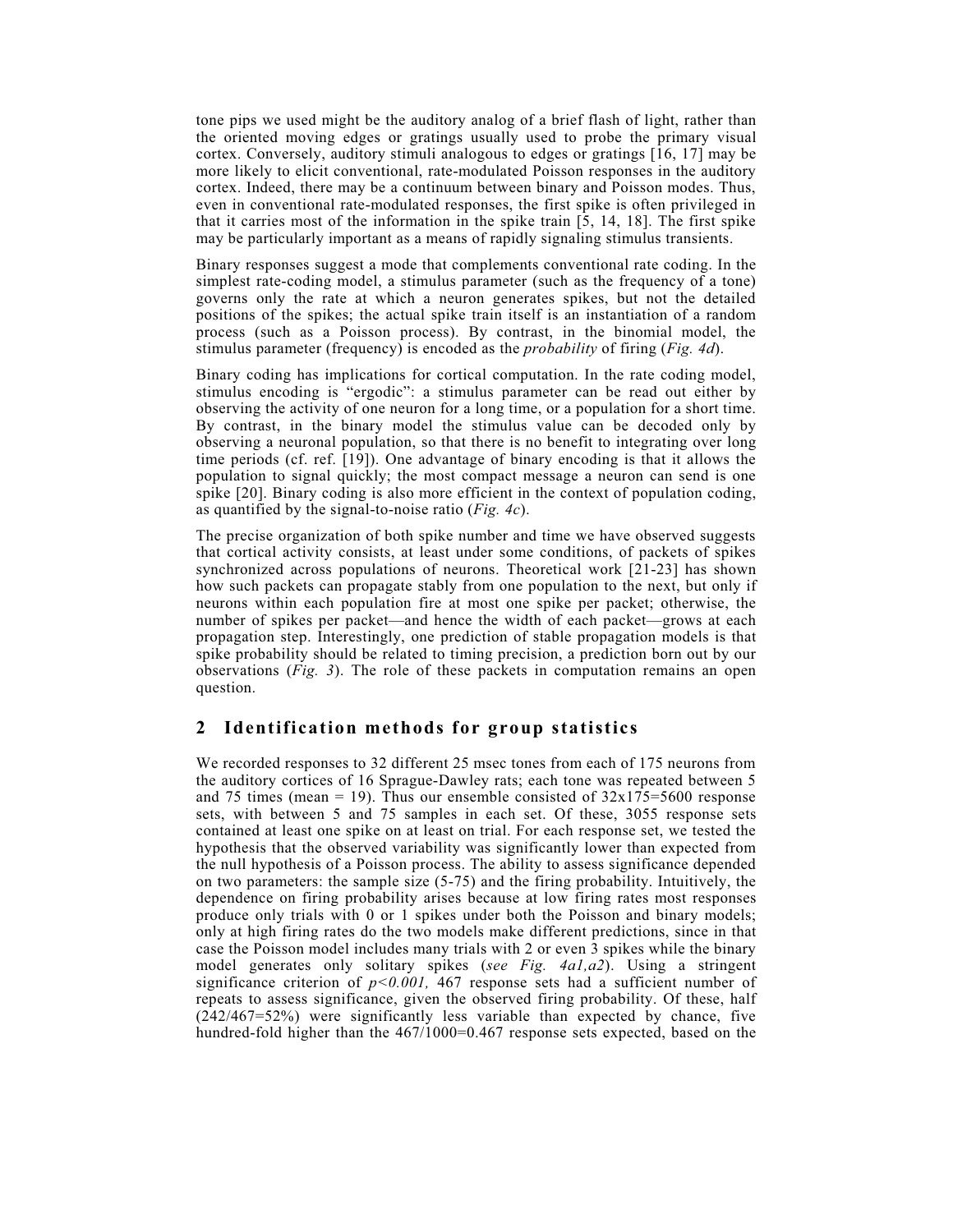0.001 significance criterion, to yield a binary response set. Seventy-two neurons had at least one response set for which significance could be assessed, and of these, 49 neurons (49/72=68%) had at least one significantly sub-Poisson response set. Of this population of 49 neurons, five achieved low variability through repeatable bursty behavior (e.g., every spike count was either 0 or 3, but not 1 or 2) and were excluded from further analysis. The remaining 44 neurons formed the basis for the group statistics analyses shown in Figs. 2a and 3b. Nine of these neurons were subjected to an additional protocol consisting of at least 10 presentations each of 100 msec tones and 25 msec tones of all 32 frequencies. Of the 100 msec stimulation response sets, 44 were found to be significantly sub-Poisson at the p<0.05 level, in good agreement with the 43 found to be significant among the responses to 25 msec tones.

### 3 Bibliography

- 1. Kilgard, M.P. and M.M. Merzenich, Cortical map reorganization enabled by nucleus basalis activity. Science, 1998. 279(5357): p. 1714-8.
- 2. Sally, S.L. and J.B. Kelly, Organization of auditory cortex in the albino rat: sound frequency. *J Neurophysiol*, 1988. 59(5): p. 1627-38.
- 3. Softky, W.R. and C. Koch, The highly irregular firing of cortical cells is inconsistent with temporal integration of random EPSPs. J Neurosci, 1993. 13(1): p. 334-50.
- 4. Stevens, C.F. and A.M. Zador, Input synchrony and the irregular firing of cortical neurons. Nat Neurosci, 1998. 1(3): p. 210-7.
- 5. Buracas, G.T., A.M. Zador, M.R. DeWeese, and T.D. Albright, Efficient discrimination of temporal patterns by motion-sensitive neurons in primate visual cortex. Neuron, 1998. 20(5): p. 959-69.
- 6. Shadlen, M.N. and W.T. Newsome, The variable discharge of cortical neurons: implications for connectivity, computation, and information coding. J Neurosci, 1998. 18(10): p. 3870-96.
- 7. Tolhurst, D.J., J.A. Movshon, and A.F. Dean, The statistical reliability of signals in single neurons in cat and monkey visual cortex. Vision Res, 1983. 23(8): p. 775-85.
- 8. Otmakhov, N., A.M. Shirke, and R. Malinow, Measuring the impact of probabilistic transmission on neuronal output. Neuron, 1993. 10(6): p. 1101-11.
- 9. Friedrich, R.W. and G. Laurent, Dynamic optimization of odor representations by slow temporal patterning of mitral cell activity. Science, 2001. 291(5505): p. 889-94.
- 10. Kara, P., P. Reinagel, and R.C. Reid, Low response variability in simultaneously recorded retinal, thalamic, and cortical neurons. Neuron, 2000. 27(3): p. 635-46.
- 11. Gur, M., A. Beylin, and D.M. Snodderly, Response variability of neurons in primary visual cortex (V1) of alert monkeys. *J Neurosci*, 1997. 17(8): p. 2914-20.
- 12. Berry, M.J., D.K. Warland, and M. Meister, The structure and precision of retinal spike trains. *Proc Natl Acad Sci U S A*, 1997. **94**(10): p. 5411-6.